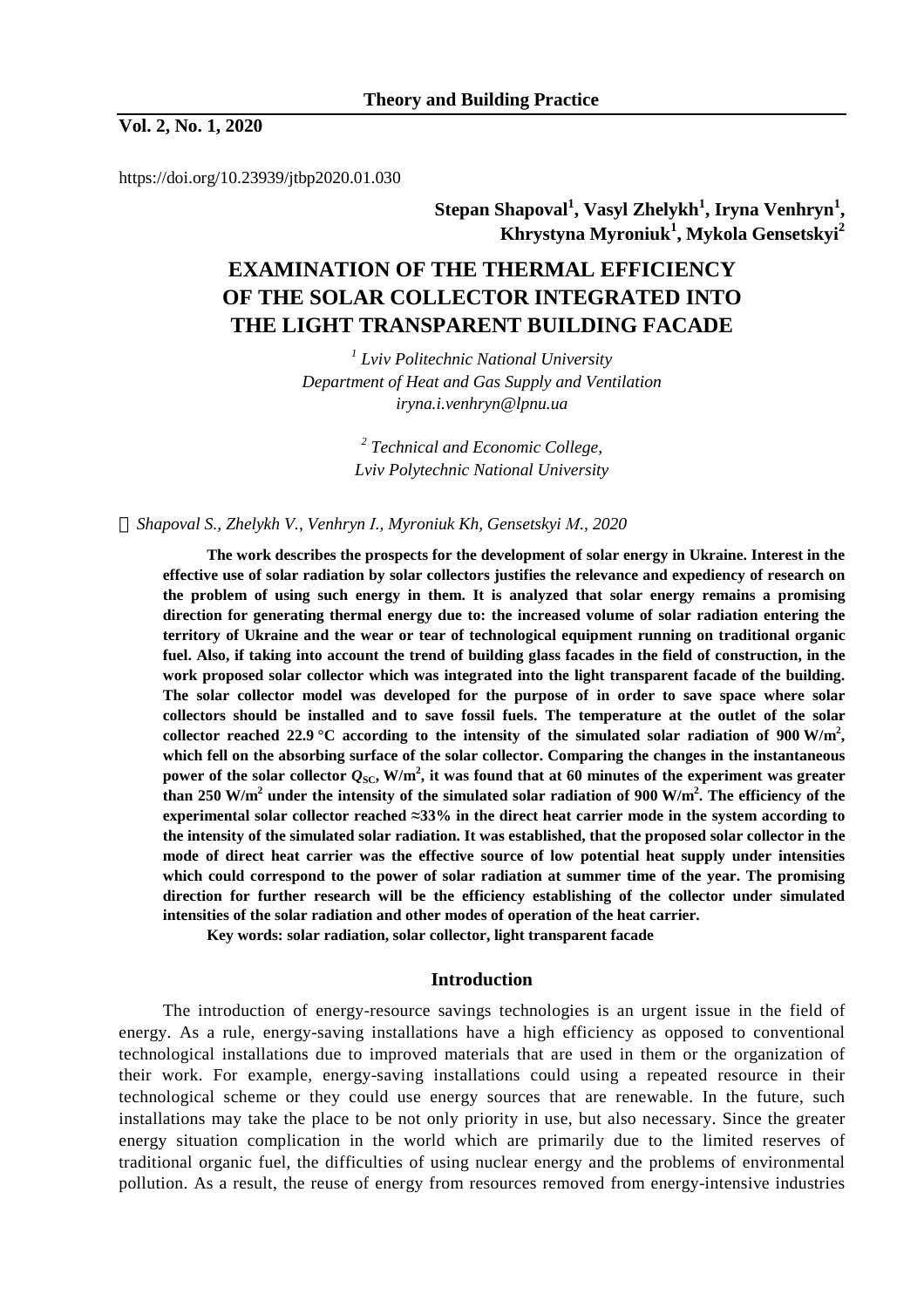or the use of renewable energy sources (solar, wind, geothermal, etc.) are becoming increasingly popular and are the relevant research area. (Zolotko, 1998, Mysak, 2014)

On the other hand, one of the most important problems facing modern society is the need for a large amount of energy supply. Worn-out power plants in Ukraine can not provide this amount of energy. Therefore, alternative (renewable) energy, in particular solar, is the priority solution in solving this problem. So, solar energy can provide the necessary amount of electrical or thermal energy, which is now no longer able to provide outdated installations. This solution will reduce the share of traditional energy carriers in the overall energy balance. In addition, it will create new jobs for the production and maintenance of solar installations. Despite the fact that the solar energy is the almost inexhaustible and environmentally friendly source. (Kutnyi, 2014)

The total output power of the Sun is  $3.8x10^{23}$  MW, of which  $1.7\times10^{14}$  kW comes to the Earth's surface. If this amount of energy which was received on the Earth's surface within 30 minutes could be used, then this amount of energy will be able to meet the world's annual total energy demand. Solar energy is widely available worldwide, but it is only a small fraction of the energy used by solar collectors compared to traditional energy (oil, coal, or natural gas) that is used in conventional process plants. (Salvi, 2018)

A solar heat collector is a special type of heat exchanger that absorbs incident radiation, converts it into heat, and then transfers the heat of the working fluid (water, oil, gas, etc.) by conduction and convection. Solar thermal collectors are mainly classified by the ability to track the Sun and the mode of operation. Solar collectors that do not follow the Sun (stationary) have the same area of capture of solar radiation and its absorption. These designs are sufficient for low-temperature applications with water/air heating to a temperature of  $\approx 90^{\circ}$ C. In addition, these designs are advantageous with a feasibility study for the average consumer compared to high-temperature solar collectors. However, in economic terms the situation is the opposite for the vast majority of industrial enterprises. (Salvi, 2018, Vozniak, 2014)

Available on the market and technically easy to use are flat solar collectors the design of which usually consists of the element that absorbs solar radiation (the active part of the solar collector), a transparent coating and a thermal insulation layer. (Kutnyi, 2014)

A separate area of research is the use of carbon graphite materials as the solar energy absorber for solar collectors. The thermal characteristics of the absorber do not deteriorate for using this type of fabric. In addition, it is possible to introduce solar heat supply systems based on such combined collectors in the industries, construction, and agro-industrial complex. (Pasichnyk, 2013) The paper (Syvoraksha, 2001) describes analytical formulas for the dependence of design parameters that affect the use of solar energy in a tubular-ribbed solar collector. (Syvoraksha, 2001) This approach helps to detail the design and select the necessary design features of the solar collector for practical implementation.

Cost-effective solar collector designs using polymer material that have a longer service life due to the use of polymer material in their design solution. (Zhelykh, 2013)

No less important is the direction of research to establish the thermal parameters of the absorber or solar collector as a whole using computer modeling. (Shapoval, 2020)

In the world, the study of solar collector dynamic modeling in the system is becoming popular. The paper (Filipowicz, 2019) demonstrates the results of daily and weekly operation of the system with the solar collector by its dynamic modeling with data integration for the selected time period (week). In addition, if analyzing the sensitivity of the solar collector to the perception of solar radiation, also analyzed the influence of the concentrator area on the energy generation index of the system. (Filipowicz, 2019)

As the rule, solar collector designs require considerable space to place the collectors themselves on the Earth's surface.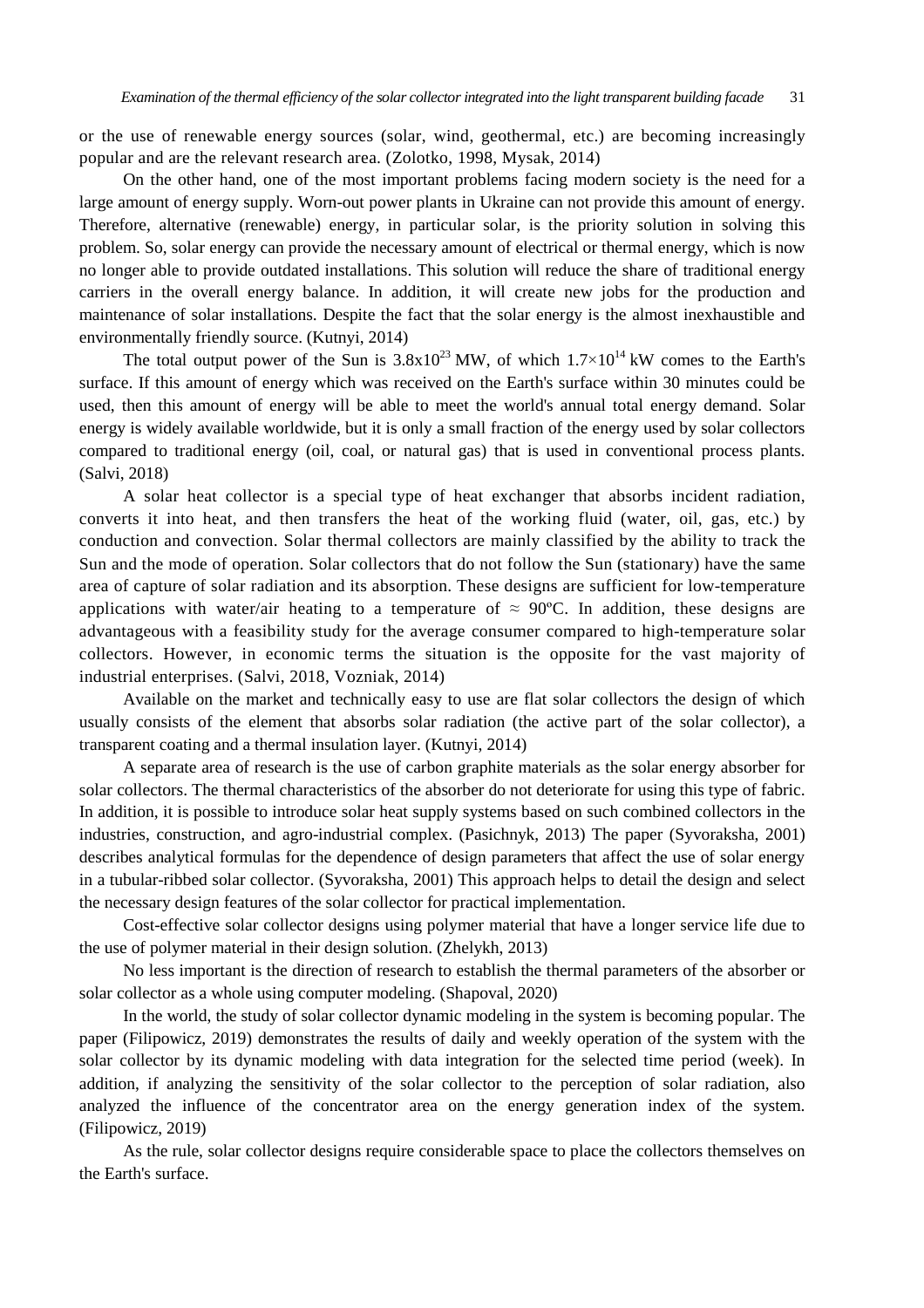### **Problem statement**

The amount of solar radiation energy received and its share in the total fuel and energy complex of Ukraine encourages the development or improvement of structures that use solar energy as opposed to traditional organic fuel installations. Interest in the effective use of solar radiation by collectors justifies the relevance and expediency of research on the problem of using such energy in them. In parallel with improving the design of the solar collector, it is necessary to look for alternative solutions to preserve the useful surface area of the Earth that is necessary for their installation.

## **Analysis of recent research and publications**

Popular on the market are solar collectors containing foclin-type concentrators. Such installations are compact, have a low cost and do not require daily tracking systems for the Sun, which makes them convenient to operate. (Khotin, 2001).

Modern research is described by Italian scientists (Buonomano, 2018) demonstrate the solar collector dynamic model based on codes written in the MatLab software. These codes allow us to study the energy, economic and environmental performance of new solar polygeneration systems founded on both adsorption/absorption technologies of the refrigeration unit. In addition, they are written for concentric and flat-shaped photovoltaic/thermal collectors. This model allow to optimize the calculation of the solar collector.

Scientists from the Fraunhofer Institute for Solar Energy Systems ISE, that in Germany, together with co-authors from Spain and Ireland, they claim that with few studies of systems BIST (Building-Integrated Solar Thermal Systems) most researches related to configurations with photovoltaic solar collectors. It is noted, that there is a need to study the BIST installations themselves, but with an active configuration, that is, with those that can provide thermal energy for the needs of energy consumption. Taking into account previous studies where simulations of the BIST focus on the system itself, the authors (Lamnatou, 2015) give conclusions about the necessary additional studies that study the system in conjunction with the building. (Lamnatou, 2015)

At a number of works, demonstrates the technology of combining the building's coating with the solar collector design (Shapoval, 2017). However, paying attention to the trend of building glass facades in the world, it is necessary to consider the possibility of introducing the solar collector into the light transparent facade of the building.

Considering the economic component of such structures, it can be argued that the conversion of solar radiation requires a high-cost energy system in order to provide the necessary heat/electricity needs for the consumer. The cheapest system with the solar collector must be able to transmit and store energy in order to provide sufficient power. Taking into account the advantages of solar energy, the development of such structures should be encouraged at the state level through the introduction of legal framework and legislation. Because it will help open new approaches to the development of a cost-effective energy supply system for the use of solar energy, which is an unlimited resource.

#### **Highlighting previously unsolved parts of the common problem**

It is worth noting that most of the scientists in their works focus on improving the solar collector design or system with its content. However, the issue of improving the thermal efficiency of the solar collector and saving the useful surface area occupied by solar collectors are given little attention conceptually.

#### **Purpose of research**

Given the above, for the territory of Ukraine, which has sufficient potential for solar energy (Venhryn, 2019), the promising direction for the construction and architecture industry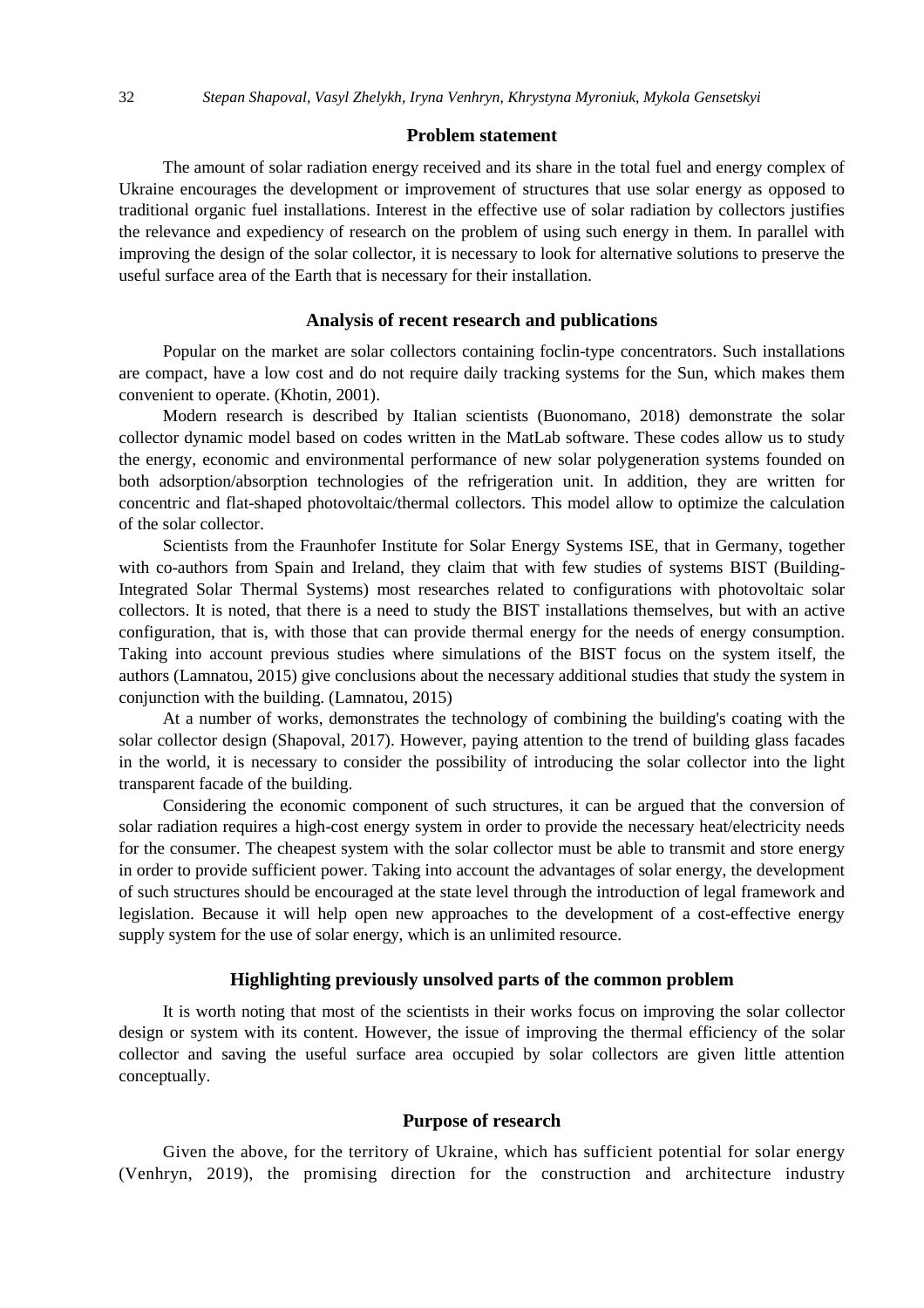development is the use of solar collectors combined with architectural designs of energy-efficient buildings, that is, integrated into the building. It was proposed to determine the thermal efficiency of the solar collector integrated into the light transparent facade (SCI into LTF) in order to save surface area occupied by solar collectors and trends in the construction of translucent building facades in the world.

## **The main material**

For research, it was developed SCI into LTF (Fig. 1). The experimental solar collector consisted of a frame housing 1 that included the light transparent coating (for this case, a glass coating) in the middle of which transparent tubes 2 were placed for the heating circuit of the carrier heat in it. The heat carrier was supplied to the solar collector through the main inlet pipe 3 and the intake to the heat supply system was supplied through the branch pipe 4.

During the experimental studies, a continuous movement of the heat carrier with the constant flow rate through the developed structure took place SCI into LTF, that is, the system worked in the direct heat transfer mode.



*Fig. 1. The schematic design of the investigated solar collector integrated into the light transparent facade of the building, where 1 – the frame housing, 2 – transparent tubes of the heating circuit of the heat carrier, 3 – the main pipe for supplying cold heat carrier to the solar collector, 4 – the main pipe for collecting heated heat carrier* 

The main parameter responsible for the state of the thermodynamic system in the design of the solar collector is its heat carrier temperature. Therefore, according to studies of thermal characteristics SCI into LTF in the direct heat carrier mode the temperature change of the heat carrier at the inlet and outlet of the solar collector structure was analyzed in detail.

According to the intensity of the simulated solar radiation of 900  $W/m<sup>2</sup>$ , which was caught on the active surface of the solar collector, the temperature at the exit from the solar collector was greater by  $\approx$ 26 % than at the entrance from it during the experiment (Fig. 2).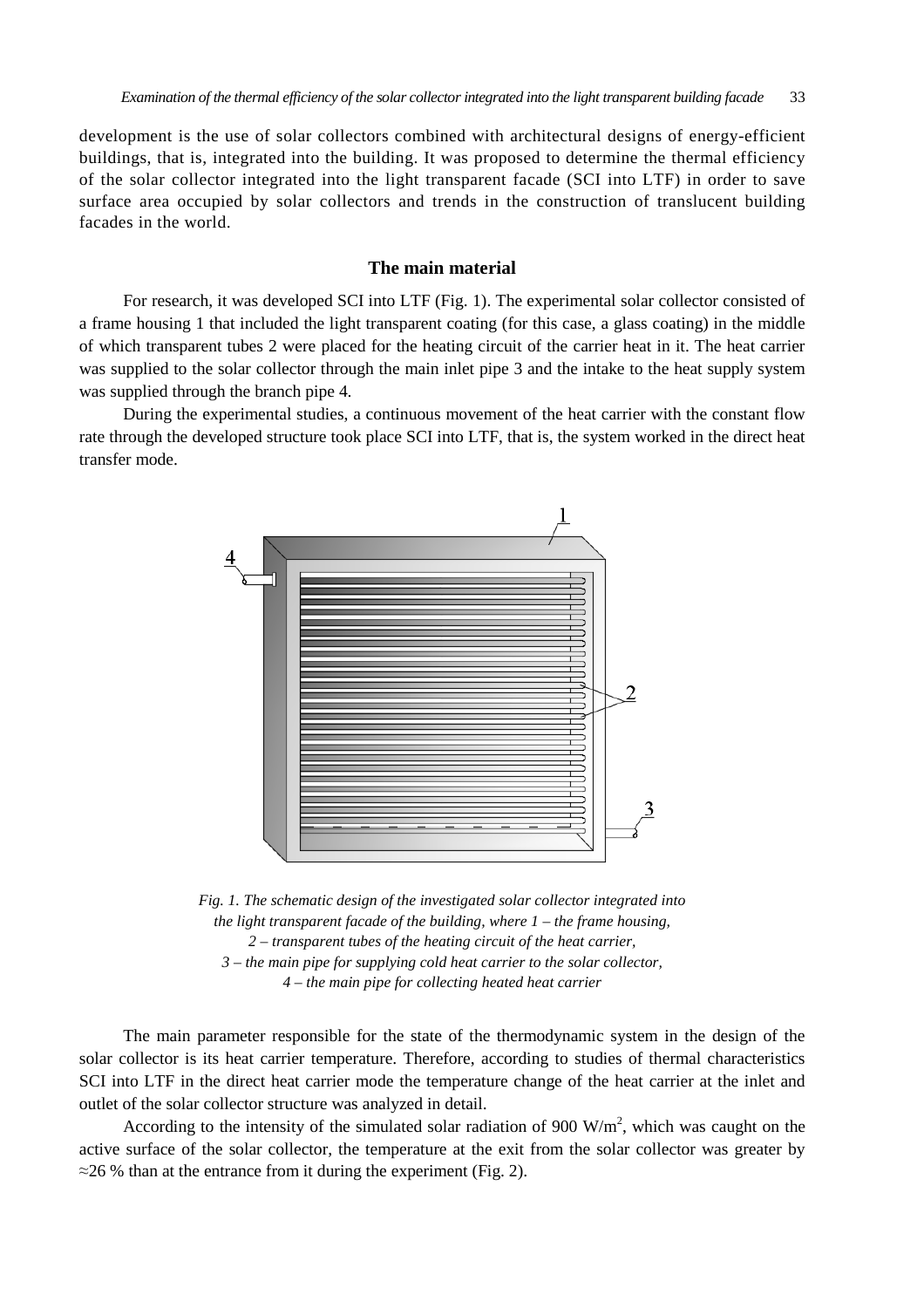

*Fig. 2. The change of the temperature of the heat carrier at the inlet tinlet, ºС and outlet toutlet, ºС of the solar collector during the experiment* 

An important thermal engineering parameter that characterizes the design of the solar collector is the amount of instantaneous power generated by the design. If comparing changes in the instantaneous power of the solar collector  $Q_{SC}$ , W/m<sup>2</sup> it was investigated that for 60 minutes of the experiment, instantaneous power was more than  $250 \text{ W/m}^2$  under the intensity of simulated solar radiation 900 W/m<sup>2</sup> (Fig. 3).



*Fig. 3. The change of the solar collector instantaneous power QSC, W/m<sup>2</sup> during the experiment* 

Efficiency SCI into LTF was determined by the formula:

$$
\eta_{sc} = \frac{Q_{sc}}{I} \cdot 100\,\%
$$
\n<sup>(1)</sup>

where  $Q_{SC}$  – specific instantaneous heat output SCI into LTF,  $W/m^2$ ;  $I$  – the intensity of simulated solar radiation received on the active surface of the solar collector,  $W/m^2$ .

It was determined that the efficiency of the experimental solar collector in the mode of direct heat carrier in the system reached ≈33 % under the intensity of simulated solar radiation 900 W/m<sup>2</sup> (Fig. 4).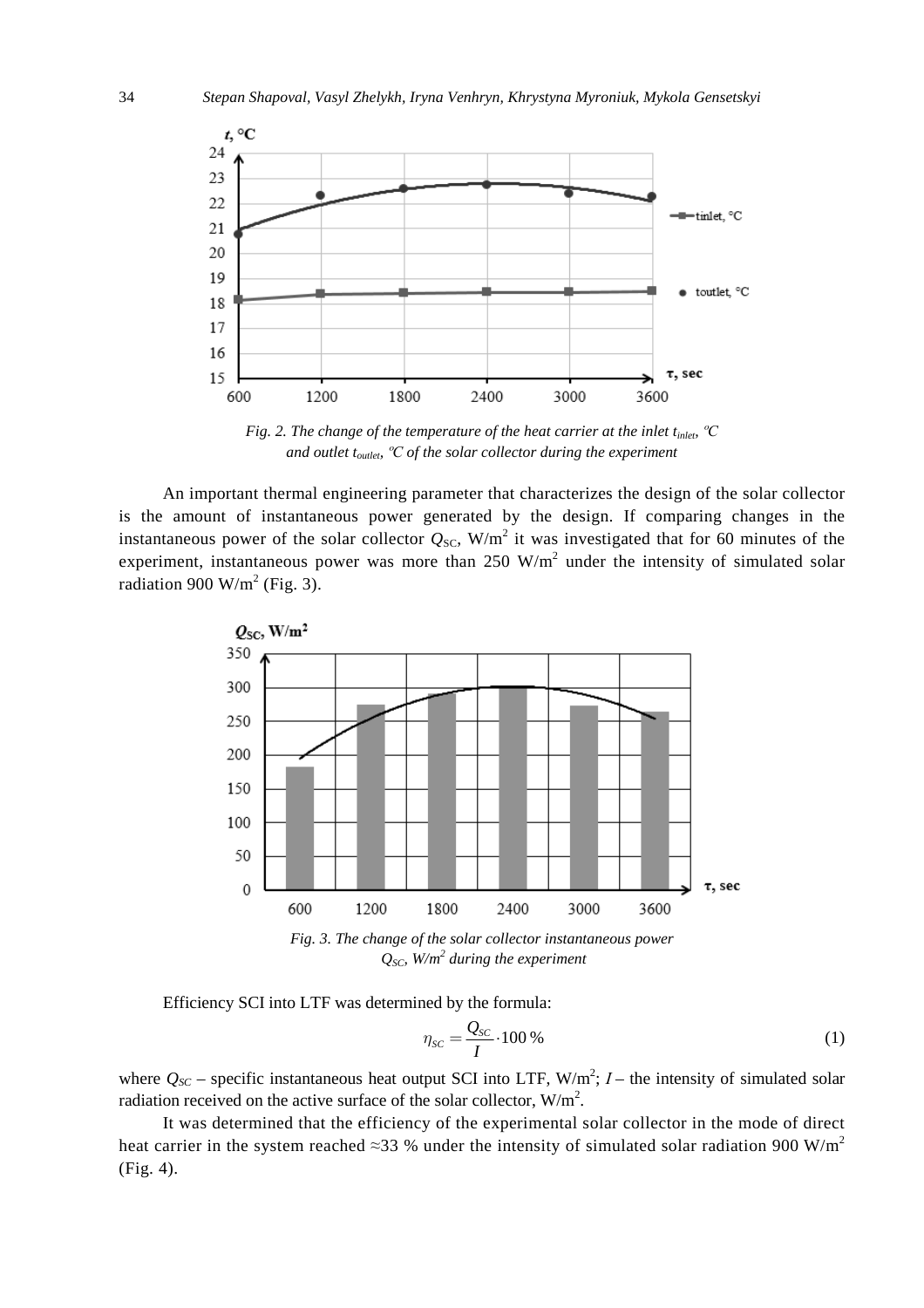

*Fig. 4. The change in thermal efficiency ηSC of the studied solar collector during the experiment* 

Based on the analysis of the above graphical dependencies, it can be argued that the proposed SCI into LTF, for intensities corresponding to the power of solar radiation at lunchtime during the summer period of the year, in the mode of direct heat carrier through SCI into LTF it is an effective source of lowpotential heat supply.

## **Conclusion**

Given the growing trend in the number of buildings with glass facades, a promising direction in the field of solar heat supply is the integration of solar collectors into such facades of buildings, which will allow obtaining a preheated heat carrier for its subsequent use in the solar heat supply system. The feature of the proposed solar collector integrated into the light transparent facade of the building is the ability to effectively use the area of the building's external fences, due to its integration into the design of the glass facade of the building. In addition, it was found that at the intensity of solar radiation  $900 \text{ W/m}^2$  the developed solar collector can generate instantaneous thermal power of about  $250$  W/m<sup>2</sup>. It was determined that the average coefficient of thermal efficiency of the solar collector was 0.29 in the direct heat carrier mode in the solar heat supply system, which made it possible to assert the feasibility of using such solar collectors integrated into the light transparent facade of the building.

Setting the thermal efficiency of the developed solar collector due to changes in the intensity of simulated solar radiation and different modes of movement of the heat carrier through the heat exchanger of the solar collector in the solar heat supply system remains the promising area for further research.

#### **Literature**

Zolotko, K. (1998) Development of calculation methods and selection of rational parameters of heat supply systems with flat solar collectors. *(Doctoral dissertation)*, 207. (in Russian)

Mysak, Y., Vozniak, О., Datsko, О., Shapoval, S. (2014) Solar energy: theory and practice. *Lviv Politechnic National University*, 340. (in Ukrainian)

Kutnyi, B., Osipa, M. (2014). Results of experimental studies of the solar collector. *Collection of scientific papers, series: industrial engineering, construction of Poltava national technical University named after Yuri Kondratyuk*, 1(40), 6. (in Ukrainian)

Salvi, Swapnil & Bhalla, Vishal & Taylor, Robert & Khullar, Vikrant & Otanicar, Todd & Phelan, Patrick & Tyagi, Himanshu. (2018). Technological Advances to Maximize Solar Collector Energy Output: A Review. *Journal of Electronic Packaging*, 140. (in English)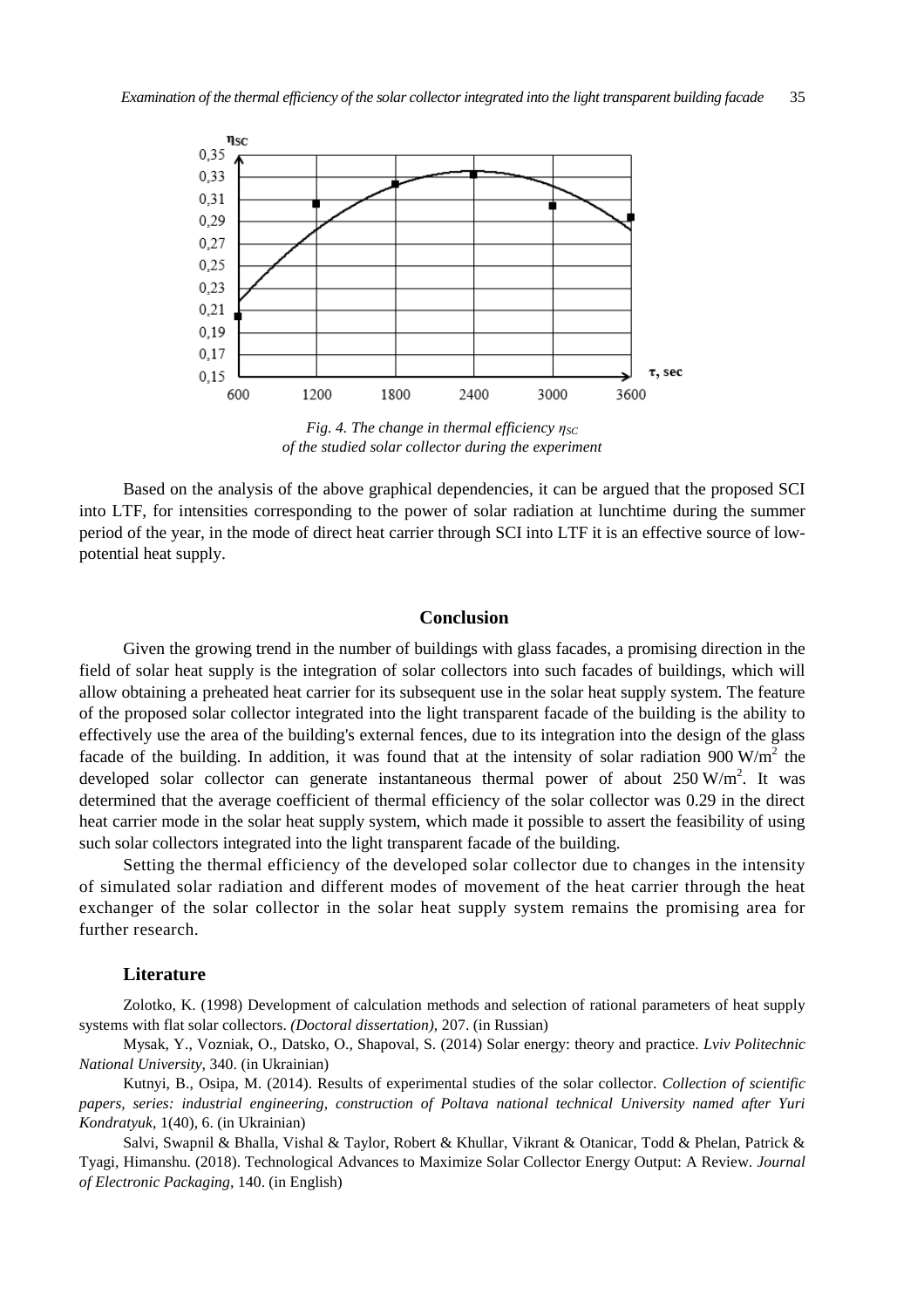Vozniak, О., Shapoval, S., Pona, O., Venhryn, I. (2014) Influence of the direction and speed of the air flow on the operation of the solar collector without a transparent coating. *Construction and technogenic safety*, 50, 49–52. (in Ukrainian)

Pasichnyk, P., Pryimak, O. (2013) Analysis of the properties of textile materials for the absorbing element of the solar energy collector. *Energy efficiency in construction and architecture*, 4, 201–204. (in Ukrainian)

Syvoraksha, V., Zolotko, K., Markov, V., Petrov, B. (2001) Influence of the heat-sensing element design on the efficiency of the solar collector. *Ecotechnologies and resource conservation*, 2, 70–73. (in Russian)

Zhelykh, V., Piznak, B. (2013) Comparative analysis of calculated models of polymer solar collectors. *Energy efficiency in construction and architecture,* 4, 109–113. (in Ukrainian)

Shapoval, S., Zhelykh, V., Venhryn, I., & Kozak, K. (2020). Simulation of thermal processes in the solar collector which is combined with external fence of an energy efficient house. *Proceedings of CEE 2019, Advances in Resource-saving Technologies and Materials in Civil and Environmental Engineering*, 510–517. (in English)

Filipowicz, M., Przenzak, E., Figaj, R. D. (2019). Building solar cooling systems based on thermally driven chillers as an alternative approach to classic electrical cooling systems. *Construction of optimized energy potential*, (1), 67–76. (in English)

Khotin, S. (2001) Development and research of a concentrating collector with vacuumed heat sinks. *(Doctoral dissertation)*. (in Ukrainian)

Buonomano, A., Calise, F., Palombo, A. (2018). Solar heating and cooling systems by ab-sorption and adsorption chillers driven by stationary and concentrating photovolta-ic/thermal solar collectors: Modelling and simulation. *Renewable and Sustainable Energy Reviews* 82 (2), 1874–1908. (in English)

Lamnatou, C., Mondol, J., Chemisana, D., Maurer C. (2015). Modelling and simulation of Building-Integrated solar thermal systems: Behaviour of the system. *Renewable and Sus-tainable Energy Reviews* 45, 36–51. (in English)

Shapoval, S., Shapoval, P., Zhelykh, V., Pona, O., Spodyniuk, N., Gulai, B., Myroniuk, K. (2017). Ecological and energy aspects of using the combined solar collectors for low-energy houses. *Chemistry and Chemical Technology*, 11(4), 503–508. (in English)

Venhryn, I. (2019) Research of solar collectors integrated into the construction of the glass facade of a building / construction: necessity and features. *Theory and Building Practice*, 38–46. (in Ukrainian)

> С. П. Шаповал<sup>1</sup>, В. М. Желих<sup>1</sup>, І. І. Венгрин<sup>1</sup>, Х. В. Миронюк<sup>1</sup>, М. П. Генсецький<sup>2</sup> <sup>1</sup>Національний університет Львівська політехнікаи, Кафедра теплогазопостачання та вентиляції

> > $2$ Техніко-економічний колелж Національного університету "Львівська політехніка"

## **ВИЗНАЧЕННЯ ТЕПЛОВОЇ ЕФЕКТИВНОСТІ СОНЯЧНОГО КОЛЕКТОРА ІНТЕГРОВАНОГО В СВІТЛОПРОЗОРИЙ ФАСАД БУДІВЛІ**

О Шаповал С. П., Желих В. М., Венгрин І. І., Миронюк Х. В., Генсецький М. П., 2020

Описано перспективність розвитку напрямку сонячної енергетики в Україні. Інтерес до ефективного використання сонячного випромінювання сонячними колекторами обґрунтовує актуальність і доцільність досліджень з проблеми використання в них такої енергії. Проаналізовано, що сонячна енергетика залишається найперспективнішим напрямком для генерації теплової енергії внаслідок: встановленого обсягу надходження сонячного випромінювання на територію України та зношеність технологічного обладнання, що працють на традиційному органічному паливі. Окрім цього, враховуючи тенденцію побудови скляних фасадів у галузі будівництва, в праці запропонованого сонячний колектор інтегрований в світлопрозорий фасад будівлі з метою економії площі, на яку встановлюються установки сонячних колекторів та